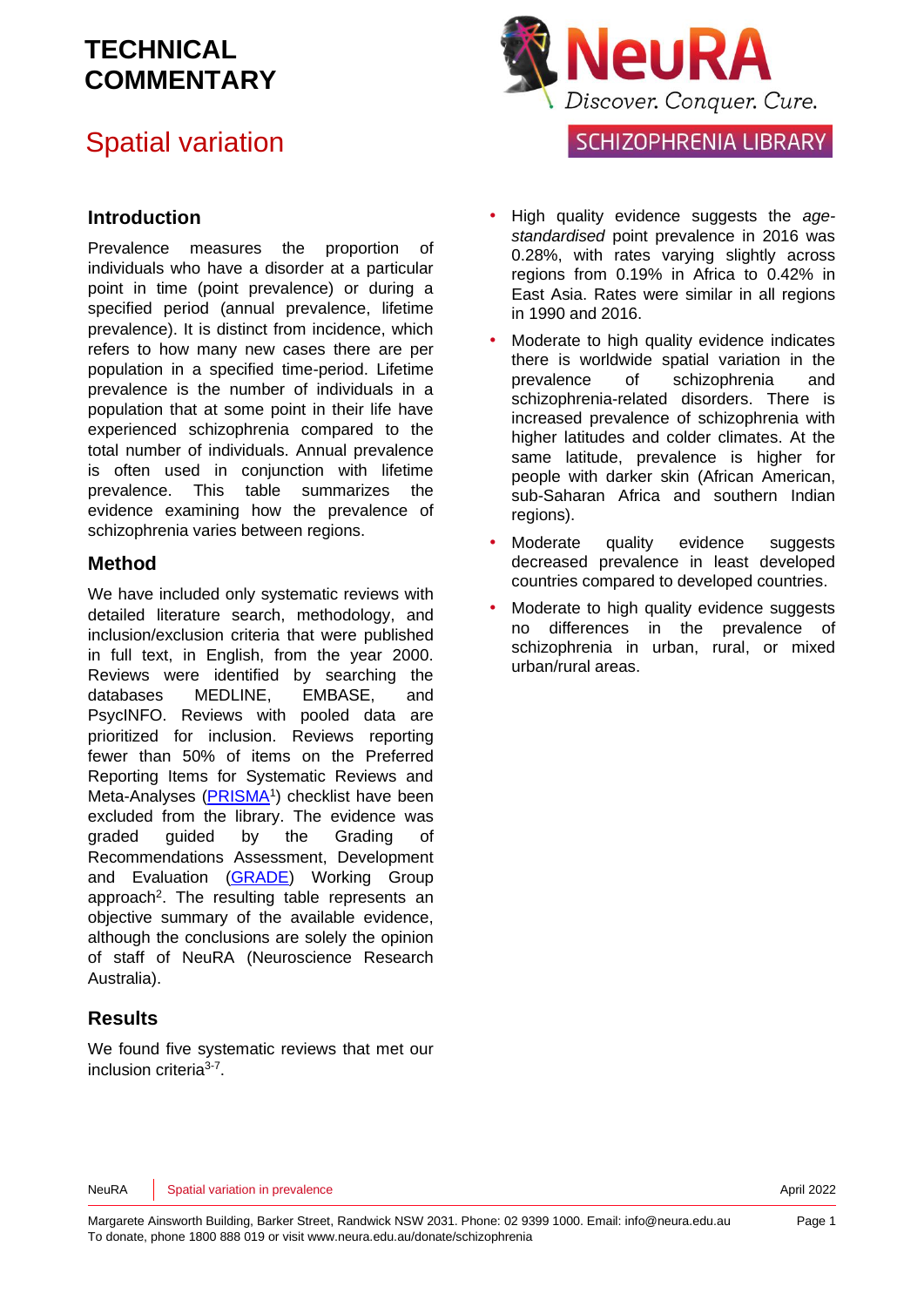# Spatial variation



### **SCHIZOPHRENIA LIBRARY**

*Charlson FJ, Ferrari AJ, Santomauro DF, Diminic S, Stockings E, Scott JG, McGrath JJ, Whiteford HA*

### **Global Epidemiology and Burden of Schizophrenia: Findings From the Global Burden of Disease Study 2016**

#### **Schizophrenia Bulletin 2018; 44: 1195-203**

[View review abstract online](https://www.ncbi.nlm.nih.gov/pubmed/29762765) 

| Comparison                 | Spatial variation in the prevalence of schizophrenia.                                                                                                                                                                                                          |
|----------------------------|----------------------------------------------------------------------------------------------------------------------------------------------------------------------------------------------------------------------------------------------------------------|
| <b>Summary of evidence</b> | High quality evidence (very large samples, appears consistent and<br>precise, direct) suggests the age-standardised point prevalence in<br>1990 and 2016 was 0.28%, with rates varying slightly across<br>regions, from 0.19% in Africa to 0.42% in East Asia. |
|                            | Prevalence of schizophrenia                                                                                                                                                                                                                                    |
|                            | Global                                                                                                                                                                                                                                                         |
|                            | 1990: 0.28%, 95%UI 0.25% to 0.31%                                                                                                                                                                                                                              |
|                            | 2016: 0.28%, 95%UI 0.24% to 0.31%                                                                                                                                                                                                                              |
|                            | East Asia                                                                                                                                                                                                                                                      |
|                            | 1990: 0.42%, 95%UI 0.38% to 0.47%                                                                                                                                                                                                                              |
|                            | 2016: 0.42%, 95%UI 0.38% to 0.47%                                                                                                                                                                                                                              |
|                            | Southeast Asia                                                                                                                                                                                                                                                 |
|                            | 1990: 0.26%, 95%UI 0.23% to 0.30%                                                                                                                                                                                                                              |
|                            | 2016: 0.27%, 95%UI 0.24% to 0.31%                                                                                                                                                                                                                              |
|                            | Central Asia                                                                                                                                                                                                                                                   |
|                            | 1990: 0.20%, 95%UI 0.18% to 0.23%                                                                                                                                                                                                                              |
|                            | 2016: 0.20%, 95%UI 0.18% to 0.23%                                                                                                                                                                                                                              |
|                            | Oceania                                                                                                                                                                                                                                                        |
|                            | 1990: 0.29%, 95%UI 0.25% to 0.33%                                                                                                                                                                                                                              |
|                            | 2016: 0.28%, 95%UI 0.25% to 0.32%                                                                                                                                                                                                                              |
|                            | Australasia                                                                                                                                                                                                                                                    |
|                            | 1990: 0.33%, 95%UI 0.29% to 0.37%                                                                                                                                                                                                                              |
|                            | 2016: 0.33%, 95%UI 0.29% to 0.37%                                                                                                                                                                                                                              |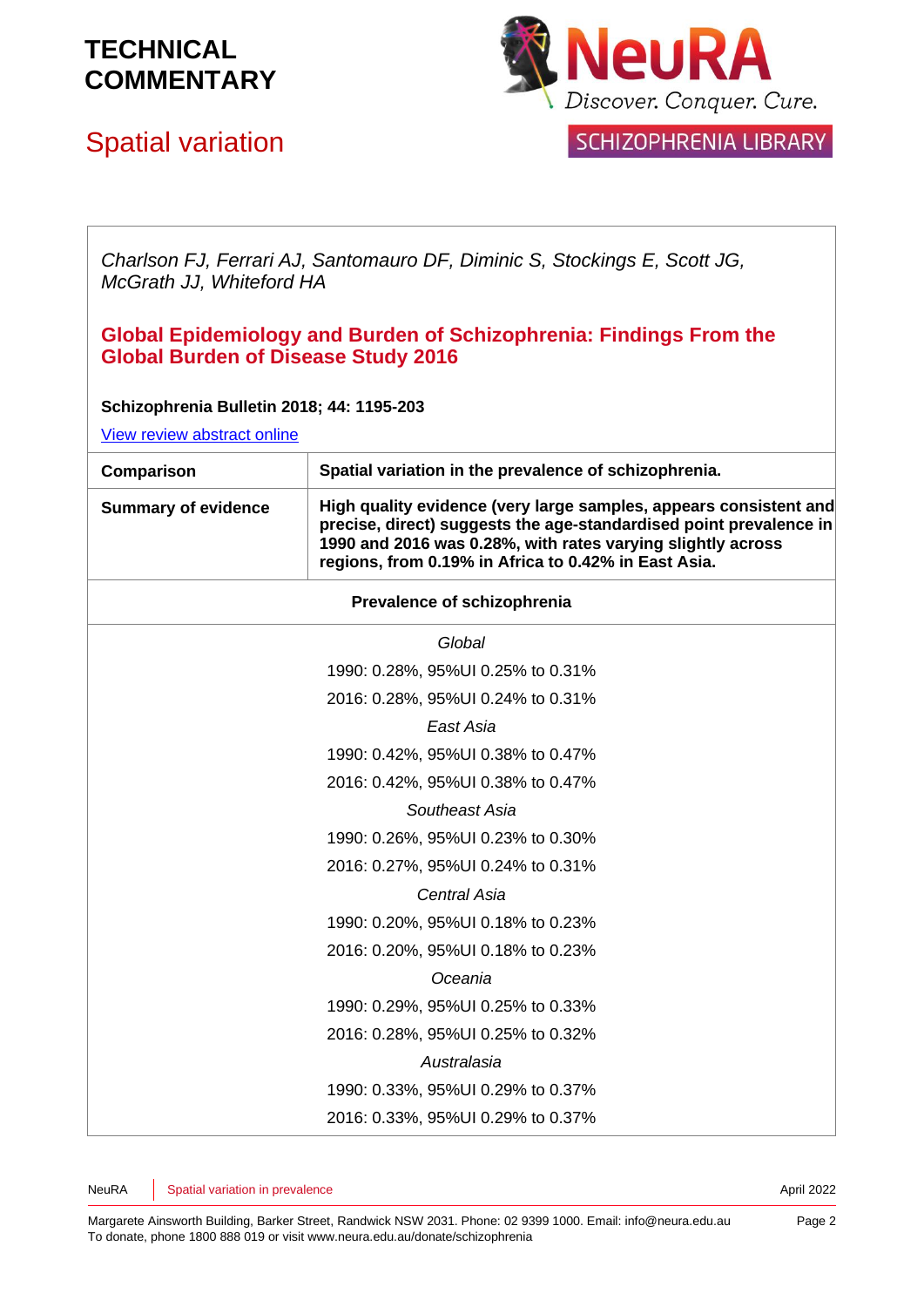# Spatial variation



### SCHIZOPHRENIA LIBRARY

|                                     | <b>Central Europe</b>                  |
|-------------------------------------|----------------------------------------|
|                                     | 1990: 0.21%, 95%UI 0.18% to 0.25%      |
|                                     | 2016: 0.22%, 95%UI 0.18% to 0.26%      |
|                                     | Eastern Europe                         |
|                                     | 1990: 0.20%, 95%UI 0.17% to 0.22%      |
|                                     | 2016: 0.20%, 95%UI 0.18% to 0.23%      |
|                                     | <b>Western Europe</b>                  |
|                                     | 1990: 0.24%, 95%UI 0.22% to 0.27%      |
|                                     | 2016: 0.25%, 95%UI 0.22% to 0.27%      |
|                                     | Latin America and Caribbean            |
|                                     | 1990: 0.20%, 95%UI 0.18% to 0.23%      |
|                                     | 2016: 0.20%, 95%UI 0.18% to 0.23%      |
|                                     | North Africa and Middle East           |
|                                     | 1990: 0.18%, 95%UI 0.16% to 0.21%      |
|                                     | 2016: 0.19%, 95%UI 0.16% to 0.21%      |
|                                     | Sub-Saharan Africa                     |
|                                     | 1990: 0.19%, 95%UI 0.17% to 0.21%      |
|                                     | 2016: 0.19%, 95%UI 0.17% to 0.21%      |
| Consistency in results <sup>‡</sup> | Authors report results are consistent. |
| <b>Precision in results</b> §       | Appears precise.                       |
| Directness of results               | <b>Direct</b>                          |

### *Goldner EM, Hsu L, Waraich P, Somers JM*

#### **Prevalence and incidence studies of schizophrenic disorders: a systematic review of the literature**

#### **Canadian Journal of Psychiatry 2002; 47(9): 833-843**

[View review abstract online](http://www.ncbi.nlm.nih.gov/pubmed/12500753) 

| <b>Comparison</b>          | Spatial variation in the prevalence of schizophrenia and<br>schizophrenia-related disorders.                                         |
|----------------------------|--------------------------------------------------------------------------------------------------------------------------------------|
| <b>Summary of evidence</b> | Moderate to high quality evidence (large samples, unable to<br>assess precision, direct) indicates there is spatial variation in the |

NeuRA Spatial variation in prevalence April 2022 Spatial variation in prevalence April 2022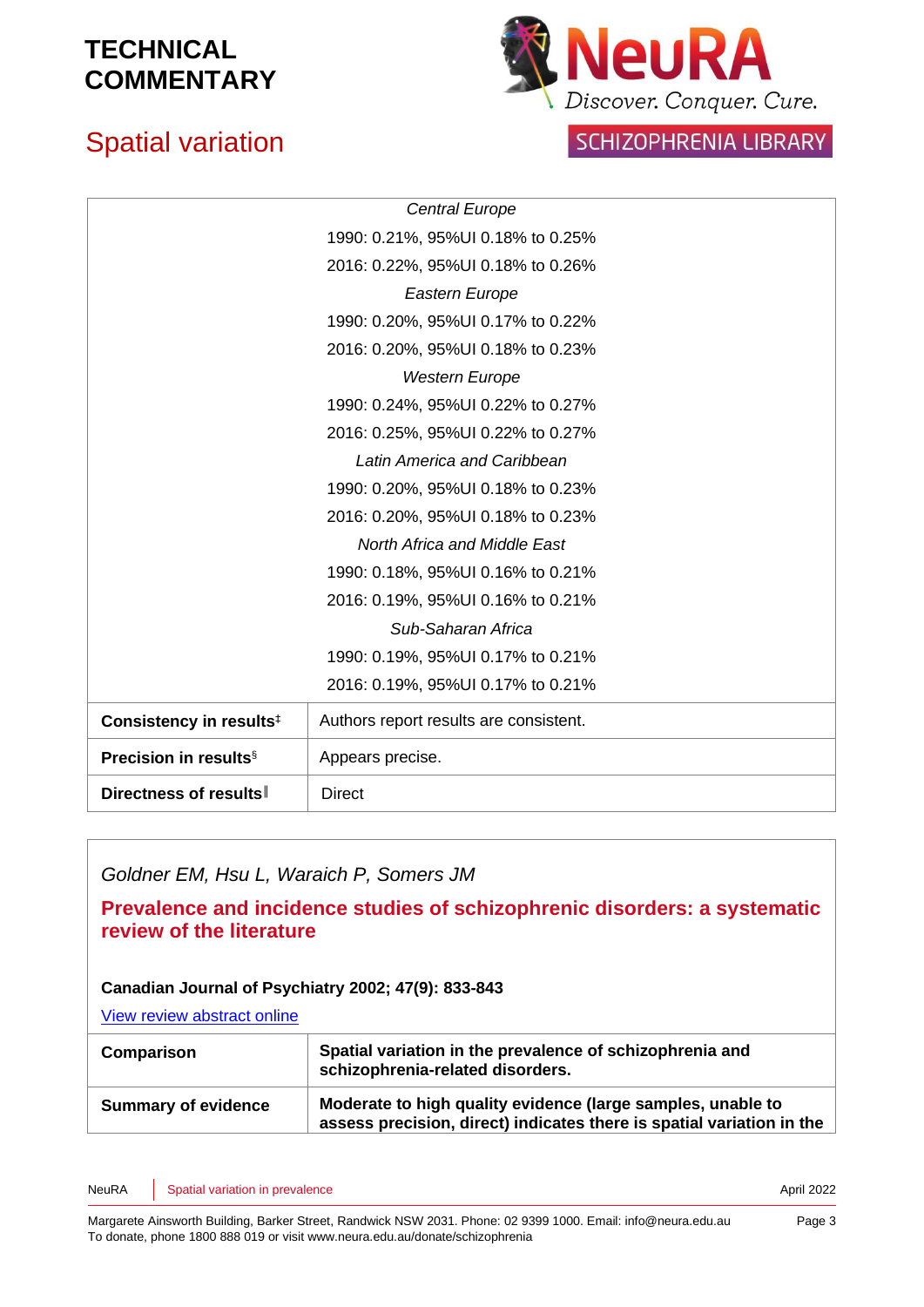# Spatial variation



## SCHIZOPHRENIA LIBRARY

| prevalence of schizophrenia and schizophrenia-related disorders.                                      |  |
|-------------------------------------------------------------------------------------------------------|--|
| Prevalence of schizophrenia diagnosed by ICD-9 or DSM-III and later criteria                          |  |
| For all schizophrenia-related disorders (all rates are per 100):                                      |  |
| 10 population-level studies                                                                           |  |
| Canada, metropolitan Edmonton: 1 year = 0.4, lifetime = $0.6$                                         |  |
| Finland, national: lifetime $= 2.2$                                                                   |  |
| Germany, former West Germany: lifetime = 0.71 (ICD-9 clinician diagnosis) and 0.72 (DIS<br>diagnosis) |  |
| Korea, Dong, Seoul (urban) and Eub, Myeon (rural): lifetime = 0.46                                    |  |
| New Zealand, Christchurch, mostly urban: 1 year = 0.2, lifetime = $0.4$                               |  |
| Puerto Rico, national: lifetime = 1.8                                                                 |  |
| Sweden, city and rural areas of Uppsala: 1 year = 0.73                                                |  |
| US, national: 1 year = $0.5$ , lifetime = $0.7$ (clinical diagnosis) and 2.2 (CIDI diagnosis)         |  |
| US, 5 urban sites: 1 year = 1.0, lifetime = $1.5$                                                     |  |
| For schizophrenia diagnosis:                                                                          |  |
| 14 population-level studies                                                                           |  |
| Canada, metropolitan Edmonton: 1 year = 0.3, lifetime = $0.6$                                         |  |
| Finland, national: lifetime = $1.3$                                                                   |  |
| Germany, former West Germany: lifetime; 0.6                                                           |  |
| Hong Kong, national: lifetime; 0.12 per 100                                                           |  |
| Korea, Dong, Seoul (urban) and Eub, Myeon (rural): lifetime = 0.4                                     |  |
| Netherlands, national: 1 year = 0.2, lifetime; 0.4                                                    |  |
| New Zealand, Christchurch, mostly urban: 1 year = 0.2, lifetime = $0.3$                               |  |
| Puerto Rico, national: lifetime = 1.6                                                                 |  |
| Sweden: 1 year; 0.42                                                                                  |  |
| Taiwan, metropolitan Taipei: 1 year = 0.28, lifetime = $0.3$                                          |  |
| Taiwan, small towns: 1 year = $0.23$ , lifetime = $0.23$                                              |  |
| Taiwan, rural villages: 1 year = 0.2, lifetime = $0.23$                                               |  |
| US, national: lifetime = $0.15$ (clinical diagnosis) and 1.1 (CIDI diagnosis)                         |  |
| US, 5 urban sites: 1 year = $0.9$ , lifetime = $1.3$                                                  |  |
| For schizophreniform disorder diagnosis:                                                              |  |
| 10 population-level studies                                                                           |  |
| Canada, metropolitan Edmonton: 1 year = 0.0, lifetime = $0.1$                                         |  |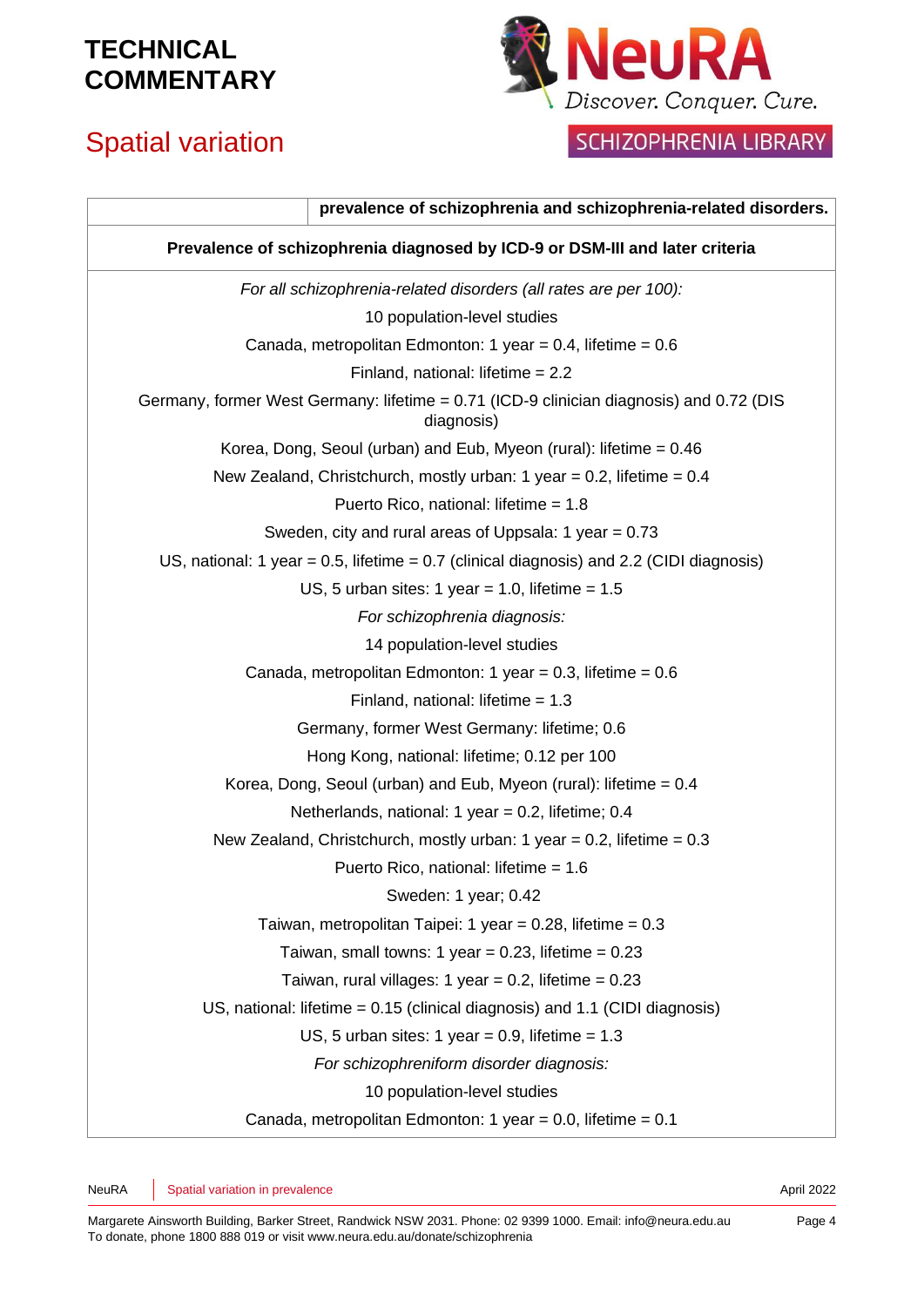

# Spatial variation

### **SCHIZOPHRENIA LIBRARY**

| Germany, former West Germany: lifetime; 0.12                                                 |
|----------------------------------------------------------------------------------------------|
| Hong Kongm national: lifetime; 0.06 per 100                                                  |
| Korea, Dong, Seoul (urban) and Eub, Myeon (rural): lifetime $= 0.06$                         |
| New Zealand, Christchurch, mostly urban: 1 year = 0.0, lifetime = $0.1$                      |
| Puerto Rico, national: lifetime = $0.2$                                                      |
| Taiwan, metropolitan Taipei: lifetime = 0.02                                                 |
| Taiwan, small towns: lifetime $= 0.00$                                                       |
| Taiwan, rural villages: lifetime $= 0.00$                                                    |
| US, 5 urban sites: 1 year = $0.1$ , lifetime = $0.2$                                         |
| Rates were expected to vary between countries; no within-country<br>consistency is reported. |
| Unable to assess; no measure of precision is reported.                                       |
| <b>Direct</b>                                                                                |
|                                                                                              |

*Kinney DK, Teixeira P, Hsu D, Napoleon SC, Crowley DJ, Miller A, Hyman W, Huang E*

**Relation of Schizophrenia Prevalence to Latitude, Climate, Fish Consumption, Infant Mortality, and Skin Color: A Role for Prenatal Vitamin D Deficiency and Infections?**

#### **Schizophrenia Bulletin 2009; 35(3): 582-595**

[View review abstract online](http://schizophreniabulletin.oxfordjournals.org/cgi/content/short/sbp023v1) 

| <b>Comparison 1</b>        | Comparison of regional prevalence of schizophrenia, latitude of<br>study site and daily average minimum temperature in the coldest<br>month of the year at the study site or nearest geographic site, 25<br>years prior to prevalence estimates (authors state that the average<br>age of onset for schizophrenia is early to mid 20's). |
|----------------------------|------------------------------------------------------------------------------------------------------------------------------------------------------------------------------------------------------------------------------------------------------------------------------------------------------------------------------------------|
| <b>Summary of evidence</b> | Moderate to high quality evidence (large samples, unable to<br>assess precision, direct) suggests a relationship between<br>increased latitude, colder climate, and increased prevalence of<br>schizophrenia.                                                                                                                            |
|                            | Prevalence is greatest for disadvantaged ethnic minority groups.                                                                                                                                                                                                                                                                         |
|                            | De la facta de la facta de la facta de la facta de la contra de la constancia de la facta de la facta de la fa                                                                                                                                                                                                                           |

#### **Relationship between latitude/climate and regional prevalence of schizophrenia**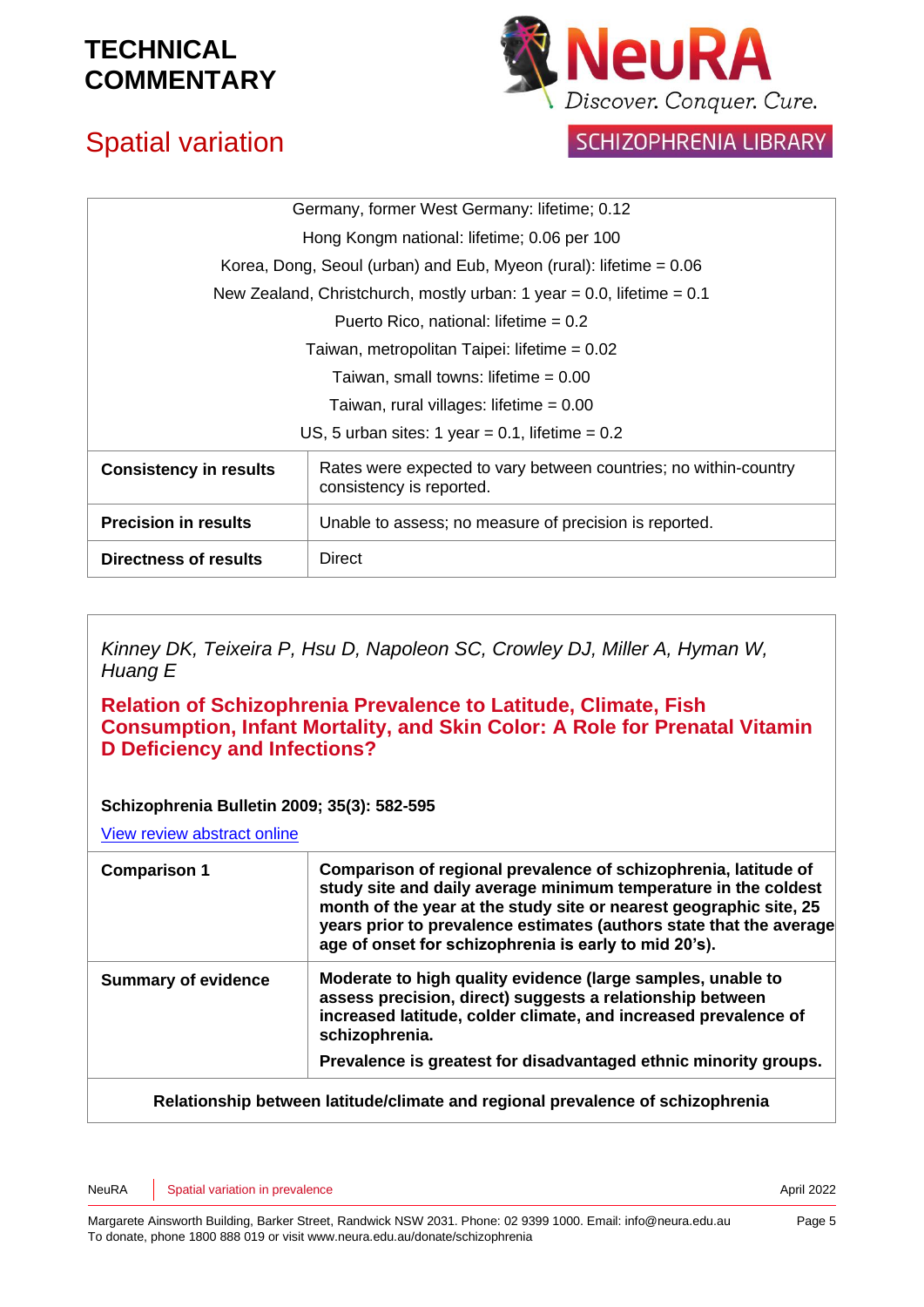# Spatial variation



## SCHIZOPHRENIA LIBRARY

|                                                                                                                                                                                                                                                                                                                                                                                                                                                                                                                                                                                                                                                                                                                 | Significant relationship between both latitude and climate and regional prevalence for schizophrenia:<br>Worldwide; 49 prevalence studies (no control groups), $N = 2,392,539$<br>Latitude correlation with schizophrenia prevalence; $r = 0.46$ , $p < 0.001$<br>Climate correlation with schizophrenia prevalence; $r = -0.60$ , $p < 0.001$ |
|-----------------------------------------------------------------------------------------------------------------------------------------------------------------------------------------------------------------------------------------------------------------------------------------------------------------------------------------------------------------------------------------------------------------------------------------------------------------------------------------------------------------------------------------------------------------------------------------------------------------------------------------------------------------------------------------------------------------|------------------------------------------------------------------------------------------------------------------------------------------------------------------------------------------------------------------------------------------------------------------------------------------------------------------------------------------------|
|                                                                                                                                                                                                                                                                                                                                                                                                                                                                                                                                                                                                                                                                                                                 | Similar correlations were observed within each major continental region with a minimum of 3 studies:<br>Latitude correlation range; $r = 0.51$ to 0.94<br>Climate correlation range; $r = -0.51$ to -0.99                                                                                                                                      |
| Prevalence ranged from 0.9 cases per 1,000 at Accra, Ghana and Jakarta, Indonesia to 28 cases per<br>1,000 at Oxford Bay, Canada<br>Major continental regions:<br>Africa; Ethiopia, Botswana, and Ghana<br>East Asia; South Korea (rural and Seoul), China, Japan (Nagasaki), Taiwan (Taipei) and Hong Kong<br>South Asia; India (New Delhi, Chandigarh rural and urban, West Bengal, Tamil Nadu, Vellore, Madras,<br>Punjab, Lucknow slum) and Indonesia (Jakarta slum)<br>Europe; Finland, Germany (Munich, Upper Bavaria), The Netherlands (Nijmegen), UK (Camden,<br>Nottingham, and Hampstead), Russia (Moscow), Iceland, Norway (fishing village), Denmark (Bornholm<br>Island, Aarhus), Ireland (Dublin) |                                                                                                                                                                                                                                                                                                                                                |
|                                                                                                                                                                                                                                                                                                                                                                                                                                                                                                                                                                                                                                                                                                                 | North America; Canada (Oxford Bay, Alberta, Edmonton). US (Los Angeles, Baltimore, New Haven,<br>Honolulu, subgroups of ethnic communities)                                                                                                                                                                                                    |
|                                                                                                                                                                                                                                                                                                                                                                                                                                                                                                                                                                                                                                                                                                                 | Relationship between disadvantaged ethnic minority groups, latitude and relative risk for<br>schizophrenia                                                                                                                                                                                                                                     |
|                                                                                                                                                                                                                                                                                                                                                                                                                                                                                                                                                                                                                                                                                                                 | Significant relationship between increased prevalence for schizophrenia and disadvantaged ethnic<br>minority groups from high latitude regions compared to disadvantaged ethnic minority groups from low<br>latitude regions:<br>5 prevalence studies, N = 342,612, $r = 0.98$ , $p = 0.01$                                                    |
|                                                                                                                                                                                                                                                                                                                                                                                                                                                                                                                                                                                                                                                                                                                 | Regions included in analysis were Canada, USA, India, and Taiwan                                                                                                                                                                                                                                                                               |
| <b>Consistency in results</b>                                                                                                                                                                                                                                                                                                                                                                                                                                                                                                                                                                                                                                                                                   | Rates are expected to vary across regions; no measure of within region<br>consistency is reported.                                                                                                                                                                                                                                             |
| <b>Precision in results</b>                                                                                                                                                                                                                                                                                                                                                                                                                                                                                                                                                                                                                                                                                     | Unable to assess; no measure of precision is reported.                                                                                                                                                                                                                                                                                         |
| <b>Directness of results</b>                                                                                                                                                                                                                                                                                                                                                                                                                                                                                                                                                                                                                                                                                    | <b>Direct</b>                                                                                                                                                                                                                                                                                                                                  |
| <b>Comparison 2</b>                                                                                                                                                                                                                                                                                                                                                                                                                                                                                                                                                                                                                                                                                             | Relationship between skin colour (dark = African American,<br>groups from sub-Saharan Africa and southern India, light for<br>groups of European ancestry and all others intermediate, e.g.,<br>East Asians) and regional prevalence of schizophrenia,<br>controlling for latitude.                                                            |
| <b>Summary of evidence</b>                                                                                                                                                                                                                                                                                                                                                                                                                                                                                                                                                                                                                                                                                      | Moderate to high quality evidence (large samples, unable to<br>assess precision, direct) suggests that at the same latitude,<br>prevalence tends to be higher for groups with dark skin colour<br>(African American, sub-Saharan Arica and southern Indian                                                                                     |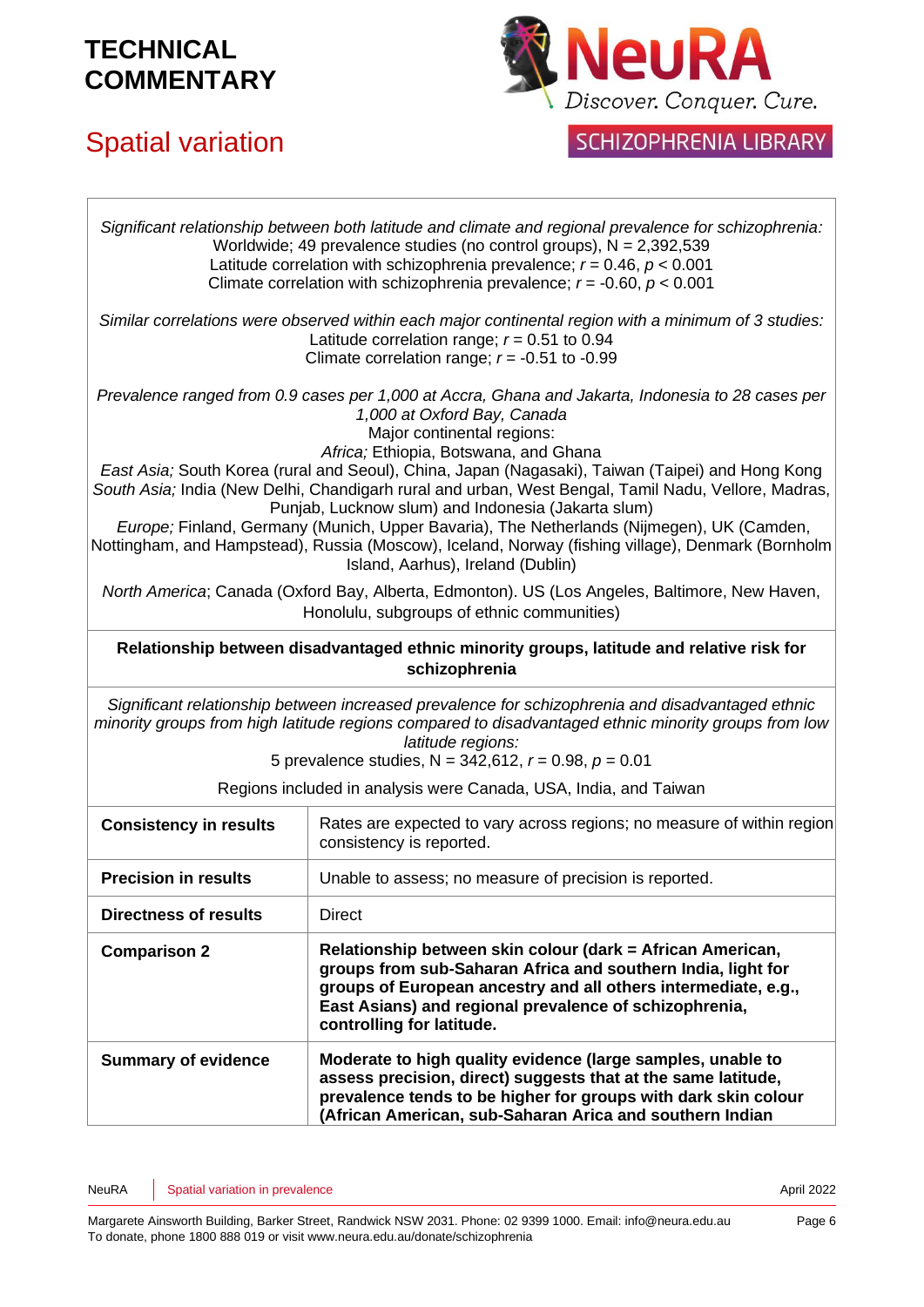# Spatial variation



## **SCHIZOPHRENIA LIBRARY**

|                               | regions).                                                                                                                                                                                                                                                                                                                                                                     |
|-------------------------------|-------------------------------------------------------------------------------------------------------------------------------------------------------------------------------------------------------------------------------------------------------------------------------------------------------------------------------------------------------------------------------|
|                               | Relationship between skin colour and regional prevalence of schizophrenia, controlling for<br>latitude                                                                                                                                                                                                                                                                        |
|                               | Prevalence increases with latitude for samples with darker skin colour as well as those with<br>intermediate and lighter skin colour, although prevalence tends to be higher for samples with darker<br>skin <sup>.</sup><br>49 studies, N = 2,392,539, GLM main effects for skin colour; $F = 13.70$ , $p = 0.0006$<br>Interaction not significant (statistics not reported) |
| <b>Consistency in results</b> | Rates are expected to vary across groups; no within-group consistency<br>is reported.                                                                                                                                                                                                                                                                                         |
| <b>Precision in results</b>   | Unable to assess; no measure of precision is reported.                                                                                                                                                                                                                                                                                                                        |
| Directness of results         | Direct                                                                                                                                                                                                                                                                                                                                                                        |

*Saha S, Chant D, Welham J, McGrath J*

### **A systematic review of the prevalence of schizophrenia**

#### **PLoS Medicine / Public Library of Science 2005; 2(5): e141**

[View review abstract online](http://www.plosmedicine.org/article/info:doi/10.1371/journal.pmed.0020141) 

| <b>Comparison 1</b>        | Distribution rates of the prevalence of schizophrenia with<br>influence of urbanicity.                                                                                                                |
|----------------------------|-------------------------------------------------------------------------------------------------------------------------------------------------------------------------------------------------------|
| <b>Summary of evidence</b> | Moderate to high quality evidence (large samples, unable to<br>assess precision, direct) suggests no differences in the<br>prevalence of schizophrenia in urban, rural or mixed urban/rural<br>areas. |

**Differences in prevalence rates for urban vs rural and mixed urban/rural place of residence**

132 observational studies in total (worldwide), population level data

No difference prevalence of schizophrenia in urban vs. rural regions

No difference in prevalence of schizophrenia in urban vs. mixed regions

No difference in prevalence of schizophrenia in rural vs. mixed regions

| <b>Consistency in results</b> | Rates expected to vary across regions; no within-region consistency<br>reported |
|-------------------------------|---------------------------------------------------------------------------------|
| <b>Precision in results</b>   | Unable to assess; no measure of precision is reported.                          |

NeuRA Spatial variation in prevalence and the set of the set of the set of the Spatial 2022 April 2022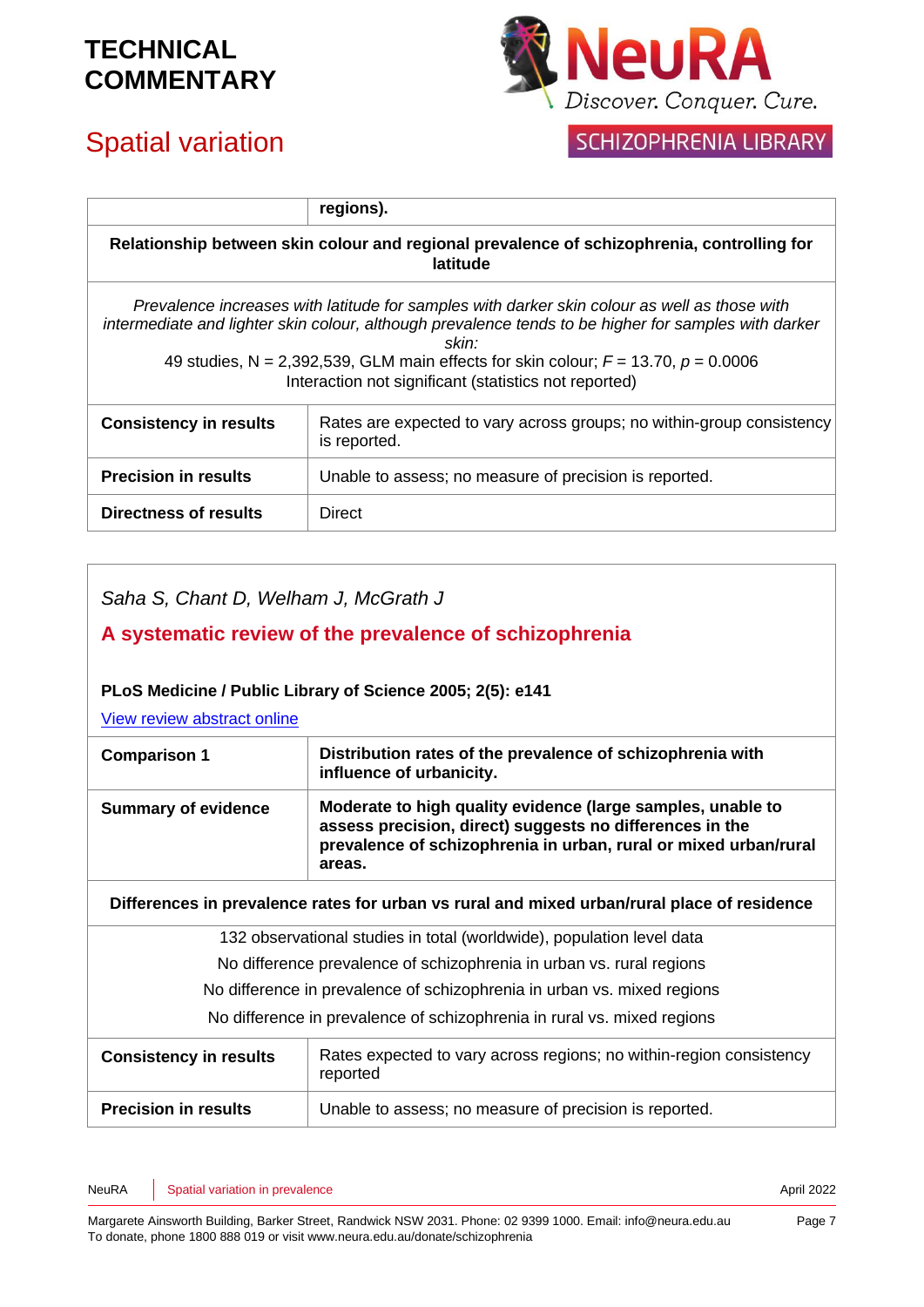

# Spatial variation

### **SCHIZOPHRENIA LIBRARY**

| Directness of results         | <b>Direct</b>                                                                                                                                                                                                   |
|-------------------------------|-----------------------------------------------------------------------------------------------------------------------------------------------------------------------------------------------------------------|
| <b>Comparison 2</b>           | Distribution rates of the prevalence of schizophrenia with<br>influence of socioeconomic status.                                                                                                                |
| <b>Summary of evidence</b>    | Moderate quality evidence (large samples, unable to assess<br>precision, indirect) suggests decreased prevalence in least<br>developed countries compared to developed countries.                               |
|                               | Differences in prevalence rates for developed vs. emerging vs. least developed countries                                                                                                                        |
|                               | Significantly lower prevalence of schizophrenia in least developed vs. developed countries:                                                                                                                     |
|                               | 85 observational studies, population level data                                                                                                                                                                 |
|                               | Using per capita gross national product of the study site and World Bank definitions of mean income: <<br>US\$2995 per annum = least developed, US\$2995 to \$9266 = emerging economy, >US\$9266 =<br>developed |
|                               | Difference in harmonic means – all 3 groups; $F_{2,85}$ = 3.57, $p = 0.03$                                                                                                                                      |
|                               | Difference in harmonic means – least developed vs. developed groups; $F_{1,74} = 6.55$ , $p = 0.04$                                                                                                             |
| <b>Consistency in results</b> | Rates are expected to vary across groups; no within-group consistency<br>is reported.                                                                                                                           |
| <b>Precision in results</b>   | Unable to assess; no measure of precision is reported.                                                                                                                                                          |
| Directness of results         | Indirect measure of socioeconomic status.                                                                                                                                                                       |

### *Saha S, Chant DC, Welham JL, McGrath JJ*

#### **The incidence and prevalence of schizophrenia varies with latitude**

#### **Acta Psychiatrica Scandinavica 2006; 114(1): 36-39**

[View review abstract](http://www.ncbi.nlm.nih.gov/pubmed/16774659) online

| Moderate to high quality evidence (large samples, unable to<br>assess precision, direct) suggests increased prevalence of<br>schizophrenia with higher latitudes. |
|-------------------------------------------------------------------------------------------------------------------------------------------------------------------|
|                                                                                                                                                                   |

#### **Relationship between latitude and prevalence and of schizophrenia**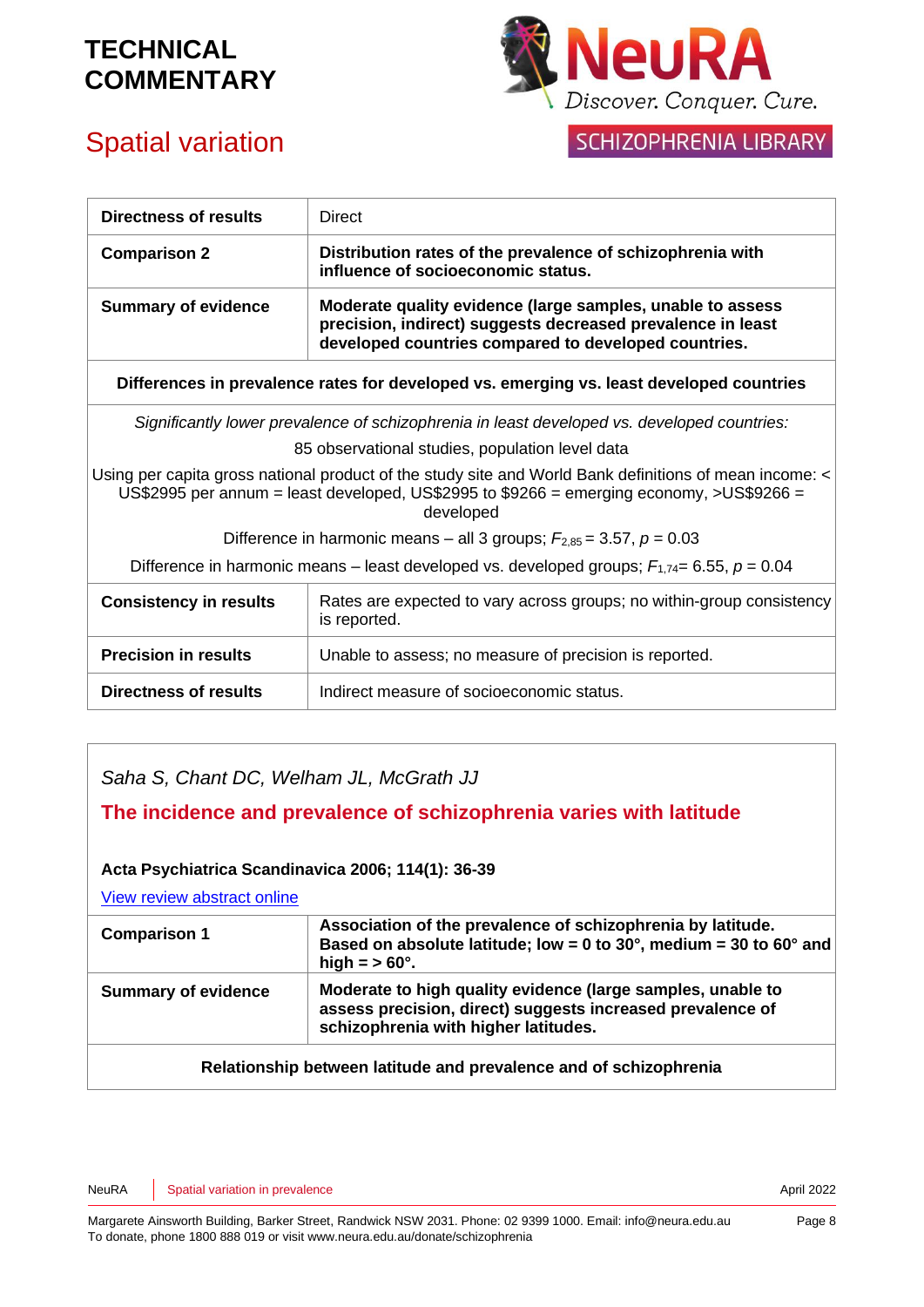# Spatial variation



### **SCHIZOPHRENIA LIBRARY**

94 prevalence studies (combined estimate), 35 countries worldwide, population level data Low latitude countries = Botswana, China, Ethiopia, India, Iran, Micronesia, Puerto Rico, Taiwan, Tanzania, & USA (Hawaii) Medium latitude countries= Argentina, Bulgaria, Canada, Croatia, Denmark, France, Germany, Ghana, Greece, Ireland, Italy, Japan, New Zealand, Reunion Island, Russia, S. Africa, S. Korea, Sri Lanka, Sweden, the Netherlands, UK, USA & Yugoslavia High latitude countries = Canada, Finland, Iceland, Norway & Sweden For all persons, prevalence rates (adjusted for normality and within study clustering): 28 low latitude studies adjusted harmonic mean: 3.4, 95%CI 2.5 to 4.5 46 medium latitude countries adjusted harmonic mean: 3.2, 95%CI 2.5 to 4.0 10 high latitude countries adjusted harmonic mean: 8.2, 95%CI 4.9 to13.5 *Significantly higher prevalence rates (log-transformed harmonic means) for all persons in higher latitudes, F2,81 = 5.76, p = 0.005* For males, prevalence rates (adjusted for normality and within study clustering): 12 low latitude studies adjusted harmonic mean: 2.9, 95%CI 1.9 to 4.3 26 medium latitude countries adjusted harmonic mean: 4.0, 95%CI 3.0 to 5.3 6 high latitude countries adjusted harmonic mean: 8.2, 95%CI 4.5 to14.7 *Significantly higher prevalence rates (log-transformed harmonic means) for males in higher latitudes F2,43 = 4.08, P = 0.02* For females, prevalence rates (adjusted for normality and within study clustering) 13 low latitude studies adjusted harmonic mean: 2.9, 95%CI = 1.9 to 4.3 25 medium latitude countries adjusted harmonic mean: 3.2, 95%CI = 2.4 to 4.2 7 high latitude countries adjusted harmonic mean: 10.0, 95%CI = 5.5 to18.2 *Significantly higher prevalence rates (log-transformed harmonic means) for males in higher latitudes, F2,42 = 6.72, p = 0.003* **Consistency in results** | Rates are expected to vary across regions; no within-region consistency is reported **Precision in results** | Unable to assess (harmonic means) **Directness of results** | Direct

### Explanation of acronyms

 $F =$  one-way ANOVA F-test for (harmonic) means, N = number of participants,  $p =$  statistical probability of obtaining that result ( $p < 0.05$  generally regarded as significant),  $r =$  correlation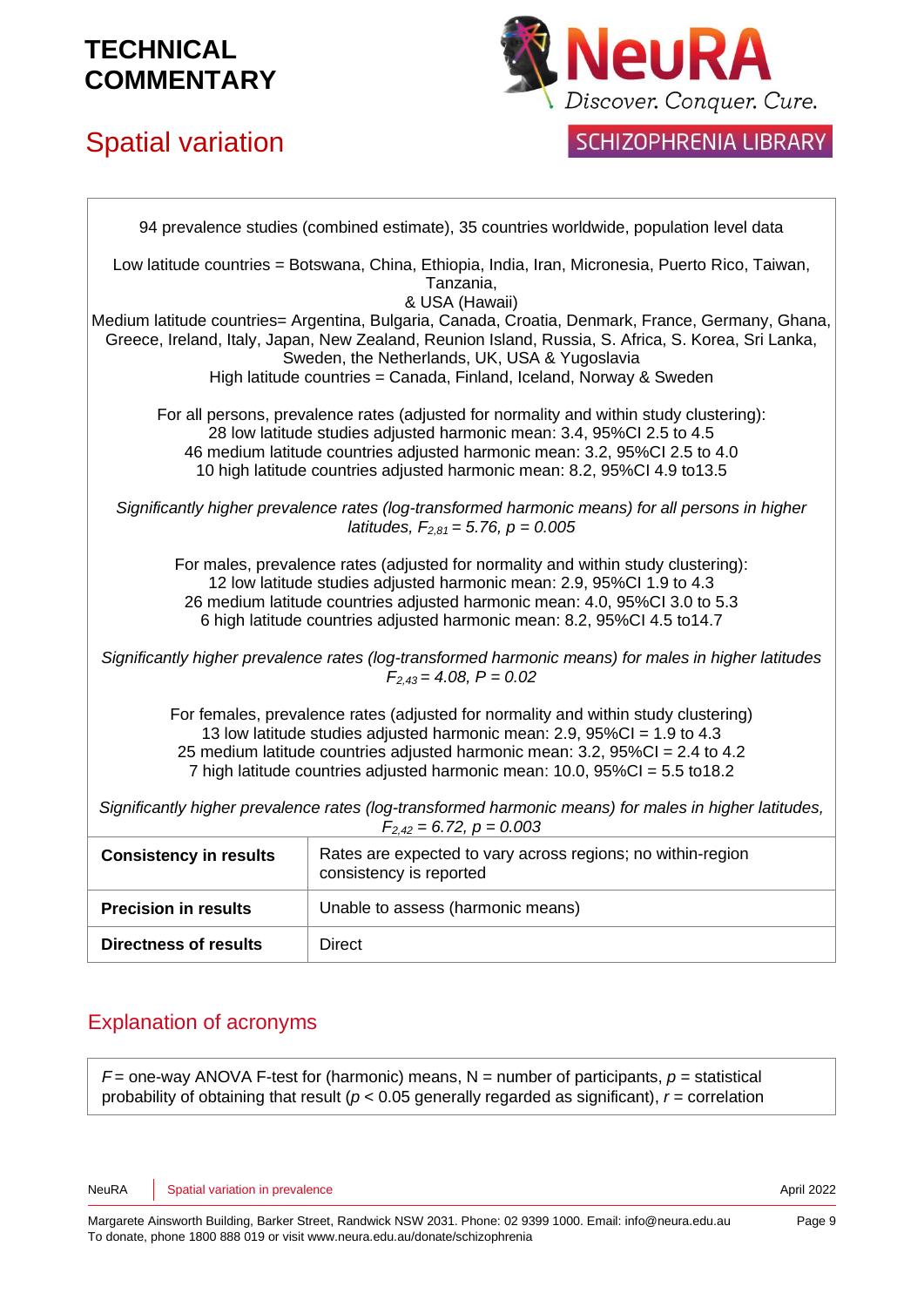# Spatial variation

### Explanation of technical terms

- \* Bias has the potential to affect reviews of both RCT and observational studies. Forms of bias include; reporting bias – selective reporting of results, publication bias - trials that are not formally published tend to show less effect than published trials, further if there are statistically significant differences between groups in a trial, these trial results tend to get published before those of trials without significant differences: language bias – only including English language reports; funding bias - source of funding for the primary research with selective reporting of results within primary studies; outcome variable selection bias; database bias including reports from some databases and not others; citation bias - preferential citation of authors. Trials can also be subject to bias when evaluators are not blind to treatment condition and selection bias of participants if trial samples are sma[ll](#page-11-3)<sup>8</sup>.
- † Different effect measures are reported by different reviews.

Prevalence refers to how many existing cases there are at a particular point in time. Incidence refers to how many new cases there are per population in a specified time period. Incidence is usually reported as the number of new cases per 100,000 people per year. Alternatively some studies present the number of new cases that have accumulated over several years against a person-years denominator. This denominator is the sum of individual units of time that the persons in the population are at risk of becoming a case. It takes into account the size of the underlying population sample and its age structure over the duration of observation.

Reliability and validity refers to how accurate the instrument is. Sensitivity is the proportion



### **SCHIZOPHRENIA LIBRARY**

of actual positives that are correctly identified (100% sensitivity = correct identification of all actual positives) and specificity is the proportion of negatives that are correctly identified  $(100\%$  specificity = not identifying anyone as positive if they are truly not).

Weighted mean difference scores refer to mean differences between treatment and comparison groups after treatment (or occasionally pre to post treatment) and in a randomised trial there is an assumption that both groups are comparable on this measure prior to treatment. Standardised mean differences are divided by the pooled standard deviation (or the standard deviation of one group when groups are homogenous) that allows results from different scales to be combined and compared. Each study's mean difference is then given a weighting depending on the size of the sample and the variability in the data. 0.2 represents a small effect, 0.5 a medium effect, and 0.8 and over represents a large effect<sup>[8](#page-11-3)</sup>.

Odds ratio (OR) or relative risk (RR) refers to the probability of a reduction  $( $1$ )$  or an increase (> 1) in a particular outcome in a treatment group, or a group exposed to a risk factor, relative to the comparison group. For example, a RR of 0.75 translates to a reduction in risk of an outcome of 25% relative to those not receiving the treatment or not exposed to the risk factor. Conversely, a RR of 1.25 translates to an increased risk of 25% relative to those not receiving treatment or not having been exposed to a risk factor. A RR or OR of 1.00 means there is no difference between groups. A medium effect is considered if  $RR > 2$  or  $< 0.5$  and a large effect if  $RR > 5$  or  $< 0.2<sup>9</sup>$  $< 0.2<sup>9</sup>$  $< 0.2<sup>9</sup>$ . InOR stands for logarithmic OR where a lnOR of 0 shows no difference between groups. Hazard ratios measure the effect of an explanatory variable on the hazard or risk of an event.

Correlation coefficients (eg, r) indicate the strength of association or relationship

#### NeuRA Spatial variation in prevalence April 2022 Spatial variation in prevalence April 2022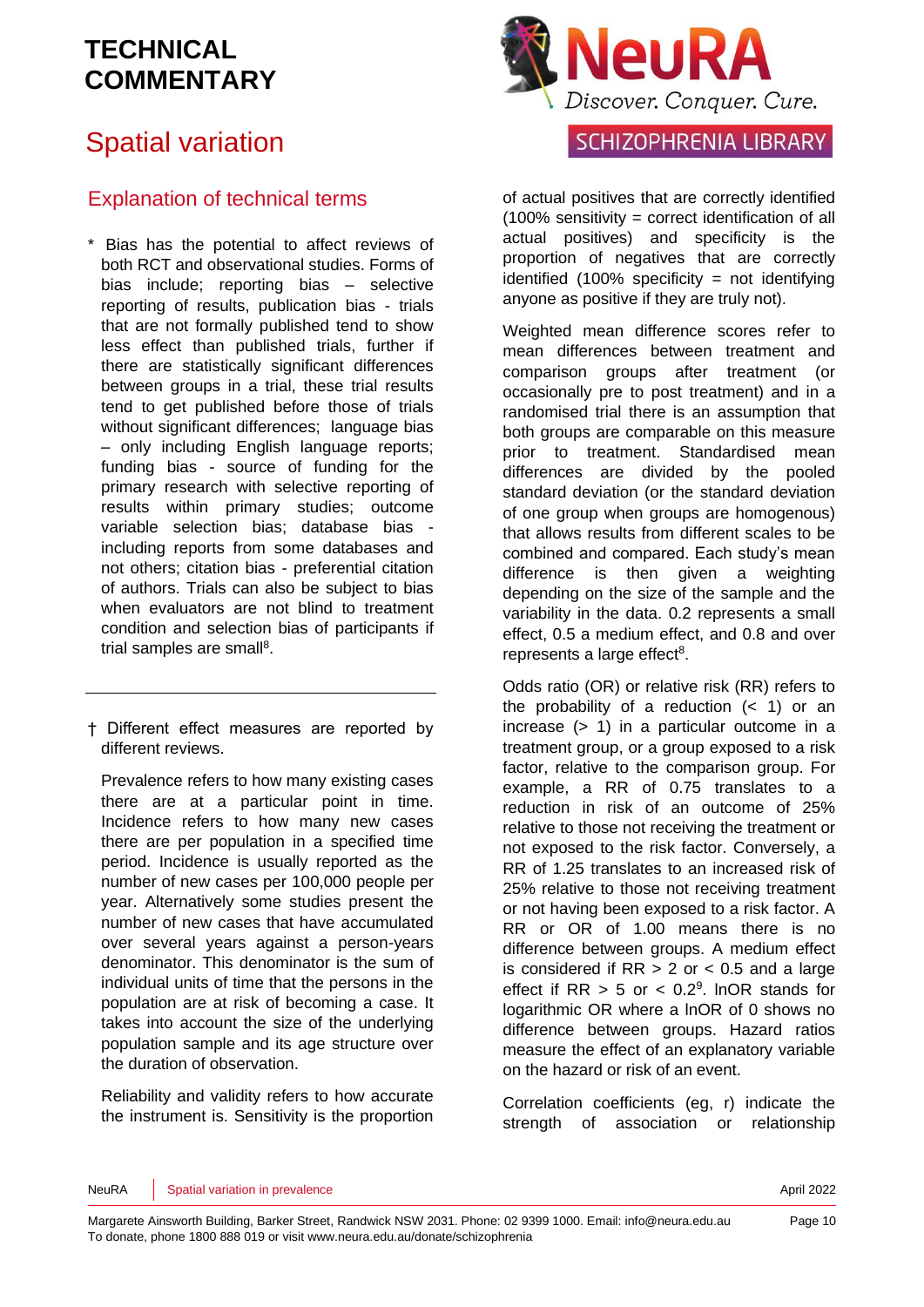# Spatial variation

between variables. They are an indication of prediction, but do not confirm causality due to possible and often unforseen confounding variables. An r of 0.10 represents a weak association, 0.25 a medium association and 0.40 and over represents a strong association. Unstandardised (b) regression coefficients indicate the average change in the dependent variable associated with a 1 unit change in the independent variable, statistically controlling for the other independent variables. Standardised regression coefficients represent the change being in units of standard deviations to allow comparison across different scales.

‡ Inconsistency refers to differing estimates of treatment effect across studies (i.e. heterogeneity or variability in results) that is not explained by subgroup analyses and therefore reduces confidence in the effect estimate. I<sup>2</sup> is the percentage of the variability in effect estimates that is due to heterogeneity rather than sampling error (chance) - 0% to 40%: heterogeneity might not be important, 30% to 60%: may represent moderate heterogeneity, 50% to 90%: may represent substantial heterogeneity and 75% to 100%: considerable heterogeneity. I<sup>2</sup> can be calculated from Q (chi-square) for the test of heterogeneity with the following formula;

$$
r^2 = \left(\frac{Q - df}{Q}\right) \times 100\%
$$

§ Imprecision refers to wide confidence intervals indicating a lack of confidence in the effect estimate. Based on GRADE recommendations, a result for continuous data (standardised mean differences, not weighted mean differences) is considered imprecise if the upper or lower confidence limit crosses an effect size of 0.5 in either direction, and for binary and correlation data,



### **SCHIZOPHRENIA LIBRARY**

an effect size of 0.25. GRADE also recommends downgrading the evidence when sample size is smaller than 300 (for binary data) and 400 (for continuous data), although for some topics, this criteria should be relaxed<sup>[10](#page-11-5)</sup>.

║ Indirectness of comparison occurs when a comparison of intervention A versus B is not available but A was compared with C and B was compared with C that allows indirect comparisons of the magnitude of effect of A versus B. Indirectness of population, comparator and or outcome can also occur when the available evidence regarding a particular population, intervention, comparator, or outcome is not available so is inferred from available evidence. These inferred treatment effect sizes are of lower quality than those gained from head-to-head comparisons of A and B.

NeuRA Spatial variation in prevalence April 2022 Spatial variation in prevalence April 2022